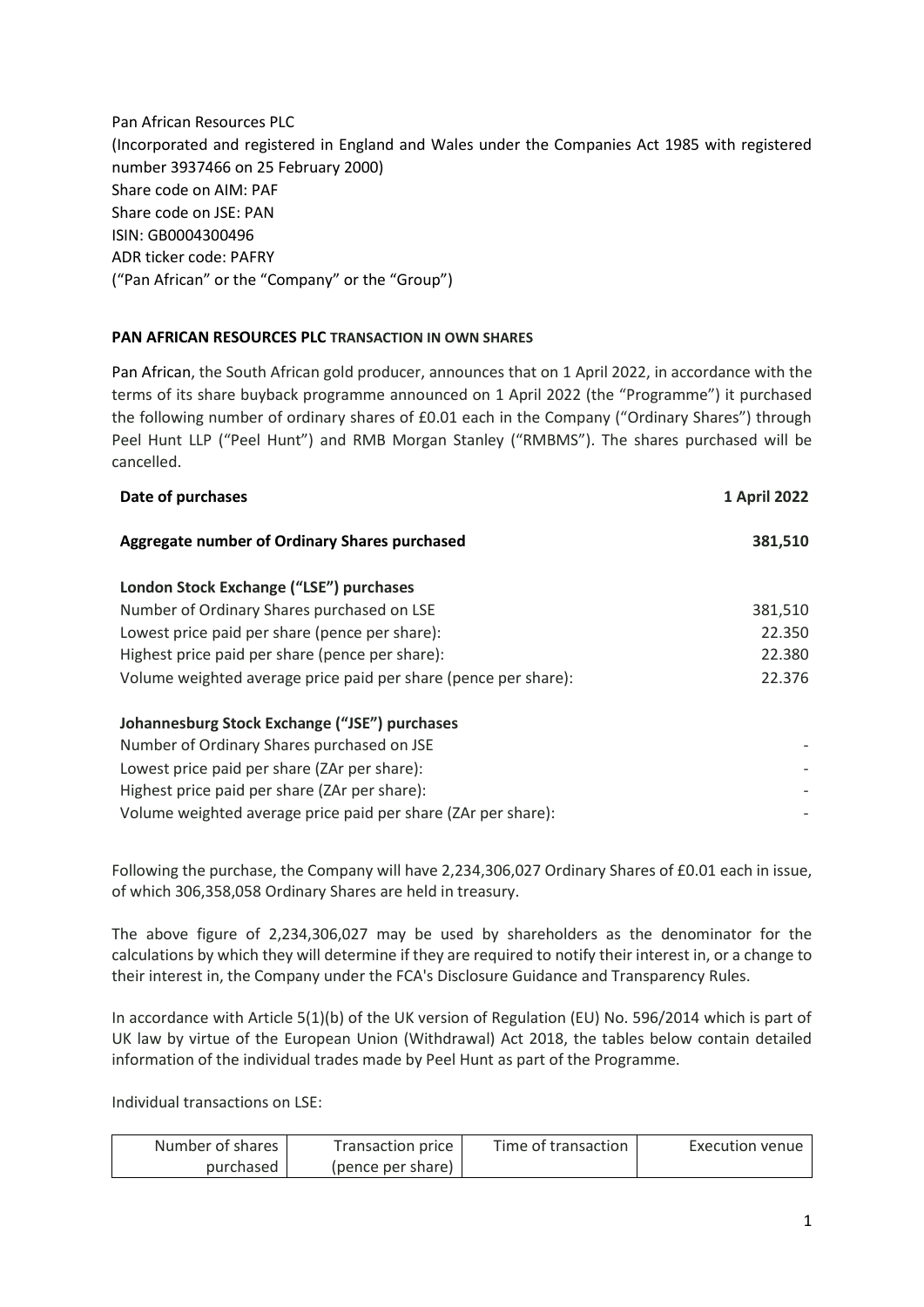| 334,315 | 22.380 | 08:10:04 | AIMX |
|---------|--------|----------|------|
| 18,799  | 22.350 | 08:02:49 | AIMX |
| 28,396  | 22.350 | 08:00:46 | AIMX |

The information contained in this update is the responsibility of the Pan African board of directors and has not been reviewed or reported on by the Group's external auditors.

Rosebank

4 April 2022

For further information on Pan African, please visit the Company's website at

[www.panafricanresources.com](http://www.panafricanresources.com/)

| Corporate information                        |                                           |  |  |
|----------------------------------------------|-------------------------------------------|--|--|
| <b>Corporate office</b>                      | <b>Registered Office</b>                  |  |  |
| The Firs Office Building                     | Suite 31                                  |  |  |
| 2nd Floor, Office 204                        | Second Floor                              |  |  |
| <b>Corner Cradock and Biermann Avenues</b>   | 107 Cheapside                             |  |  |
| Rosebank, Johannesburg                       | London                                    |  |  |
| South Africa                                 | EC2V 6DN                                  |  |  |
| Office: +27 (0) 11 243 2900                  | United Kingdom                            |  |  |
| info@paf.co.za                               | Office: +44 (0) 20 7796 8644              |  |  |
| <b>Chief executive officer</b>               | <b>Financial director</b>                 |  |  |
| Cobus Loots                                  | Deon Louw                                 |  |  |
| Office: +27 (0) 11 243 2900                  | Office: +27 (0) 11 243 2900               |  |  |
| <b>Head: Investor relations</b>              | Website: www.panafricanresources.com      |  |  |
| <b>Hethen Hira</b>                           |                                           |  |  |
| Tel: +27 (0)11 243 2900                      |                                           |  |  |
| E-mail: hhira@paf.co.za                      |                                           |  |  |
| <b>Company secretary</b>                     | <b>Nominated Adviser and Joint Broker</b> |  |  |
| Phil Dexter/Jane Kirton                      | Ross Allister/Alexander Allen             |  |  |
| <b>St James's Corporate Services Limited</b> | <b>Peel Hunt LLP</b>                      |  |  |
| Office: +44 (0) 20 7796 8644                 | Office: +44 (0) 20 7418 8900              |  |  |
| <b>JSE Sponsor</b>                           | <b>Joint Broker</b>                       |  |  |